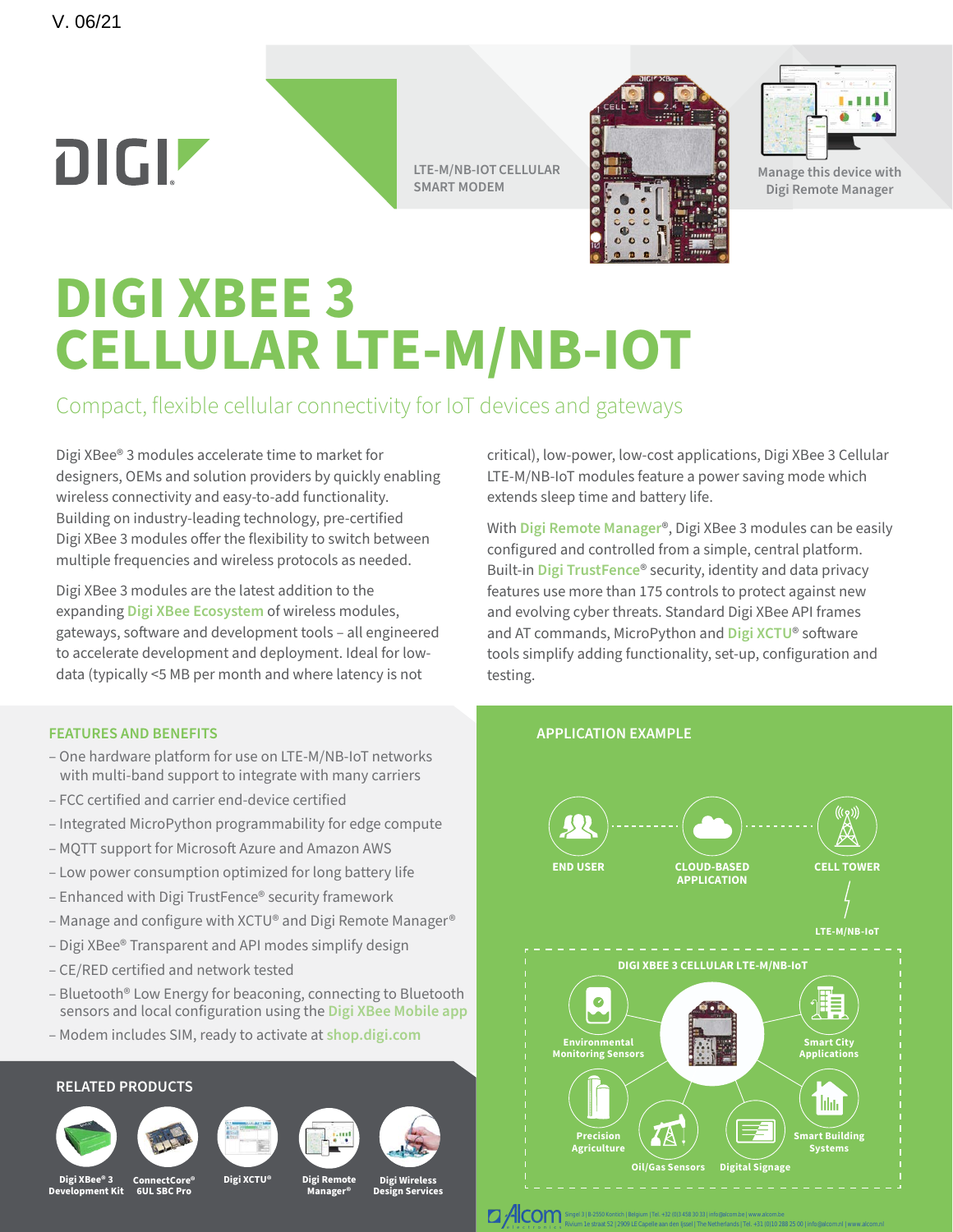| <b>SPECIFICATIONS</b>                       | Digi XBee® 3 Cellular Smart Modem, LTE-M/NB-IoT                                                                                                                                                                                                       |
|---------------------------------------------|-------------------------------------------------------------------------------------------------------------------------------------------------------------------------------------------------------------------------------------------------------|
| <b>HARDWARE</b>                             |                                                                                                                                                                                                                                                       |
| <b>CELLULAR CHIPSET</b>                     | u-blox SARA-R410M-02B                                                                                                                                                                                                                                 |
| <b>FORM FACTOR</b>                          | Digi XBee® 20-pin through-hole                                                                                                                                                                                                                        |
| <b>ANTENNA OPTIONS</b>                      | 1 U.FL (Cellular), 1 U.FL (Bluetooth®)                                                                                                                                                                                                                |
| <b>DIMENSIONS</b>                           | 24.38 mm x 32.94 mm (0.96 in x 1.3 in)                                                                                                                                                                                                                |
| <b>OPERATING TEMPERATURE</b>                | -40° C to 85° C (-40° F to 185° F)                                                                                                                                                                                                                    |
| <b>SIM SIZE</b>                             | 4FF Nano                                                                                                                                                                                                                                              |
| <b>INTERFACE AND I/O</b>                    |                                                                                                                                                                                                                                                       |
| <b>DATA INTERFACE</b>                       | UART, SPI, USB                                                                                                                                                                                                                                        |
| <b>OPERATING MODES (LTE-M)</b>              | Transparent and API over serial, PPP over USB                                                                                                                                                                                                         |
| <b>OPERATING MODES (NB-IOT)</b>             | Transparent, API, UDP                                                                                                                                                                                                                                 |
| <b>SECURITY</b>                             | Digi TrustFence® security with Secure Boot and Protected JTAG                                                                                                                                                                                         |
| <b>CONFIGURATION TOOLS</b>                  | Digi XCTU® (Local), Digi Remote Manager® (OTA)                                                                                                                                                                                                        |
| <b>EMBEDDED PROGRAMMABILITY</b>             | MicroPython with 512 KB Flash / 64 KB RAM                                                                                                                                                                                                             |
| I/O                                         | 4 ADC lines (10-bit), 13 Digital I/O, USB, I <sup>2</sup> C                                                                                                                                                                                           |
| <b>BLUETOOTH</b>                            | <b>Bluetooth Low Energy Ready</b>                                                                                                                                                                                                                     |
| <b>CELLULAR CHARACTERISTICS</b>             |                                                                                                                                                                                                                                                       |
| <b>TRANSMIT POWER</b>                       | Up to 23 dBm                                                                                                                                                                                                                                          |
| <b>RECEIVE SENSITIVITY (LTE-M)</b>          | $-105$ dBm                                                                                                                                                                                                                                            |
| <b>RECEIVE SENSITIVITY (NB-IOT)</b>         | $-113$ dBm                                                                                                                                                                                                                                            |
| <b>CARRIER APPROVALS</b>                    | AT&T End Device Certified (LTE-M)<br>Verizon End Device Certified (LTE-M)<br>Bell End Device Certified (LTE-M)<br>Telus End Device Certified (LTE-M)<br>Compatible with other carriers offering LTE-M and NB-IoT services (see supported bands below) |
| <b>SUPPORTED BANDS</b>                      | Bands 1, 2, 3, 4, 5, 8, 12, 13, 18, 19, 20, 25, 26, 28 and 39                                                                                                                                                                                         |
| <b>DOWNLINK/UPLINK SPEEDS</b><br>$(LTE-M)$  | Up to 375 kb/s                                                                                                                                                                                                                                        |
| <b>DOWNLINK/UPLINK SPEEDS</b><br>$(NB-IOT)$ | Up to 27.2 kb/s Downlink, 62.5 kb/s Uplink                                                                                                                                                                                                            |
| <b>DUPLEX MODE</b>                          | Half-Duplex                                                                                                                                                                                                                                           |
| POWER REQUIREMENTS (AT 3.3VDC INPUT POWER)  |                                                                                                                                                                                                                                                       |
| <b>SUPPLY VOLTAGE</b>                       | $3.3 - 4.3$ VDC                                                                                                                                                                                                                                       |
| <b>PEAK TRANSMIT CURRENT</b>                | 550 mA w/ Bluetooth disabled; 610 mA w/ Bluetooth enabled                                                                                                                                                                                             |
| <b>AVG TRANSMIT CURRENT (LTE-M)</b>         | 235 mA                                                                                                                                                                                                                                                |
| <b>AVG TRANSMIT CURRENT (NB-IOT)</b>        | 190 mA                                                                                                                                                                                                                                                |
| <b>POWER SAVE MODE</b>                      | 20 uA                                                                                                                                                                                                                                                 |
| <b>DEEP SLEEP</b>                           | 10 uA                                                                                                                                                                                                                                                 |
| <b>REGULATORY APPROVALS</b>                 |                                                                                                                                                                                                                                                       |
| FCC (USA)                                   | MCQ-XB3M1                                                                                                                                                                                                                                             |
| IC (CANADA)                                 | 1846A-XB3M1                                                                                                                                                                                                                                           |
| CE / RED (EUROPE)                           | Complete                                                                                                                                                                                                                                              |
| <b>RCM (AUSTRALIA/NEW ZEALAND)</b>          | Complete                                                                                                                                                                                                                                              |
| <b>WARRANTY</b>                             |                                                                                                                                                                                                                                                       |
| <b>PRODUCT WARRANTY</b>                     | 1-year                                                                                                                                                                                                                                                |

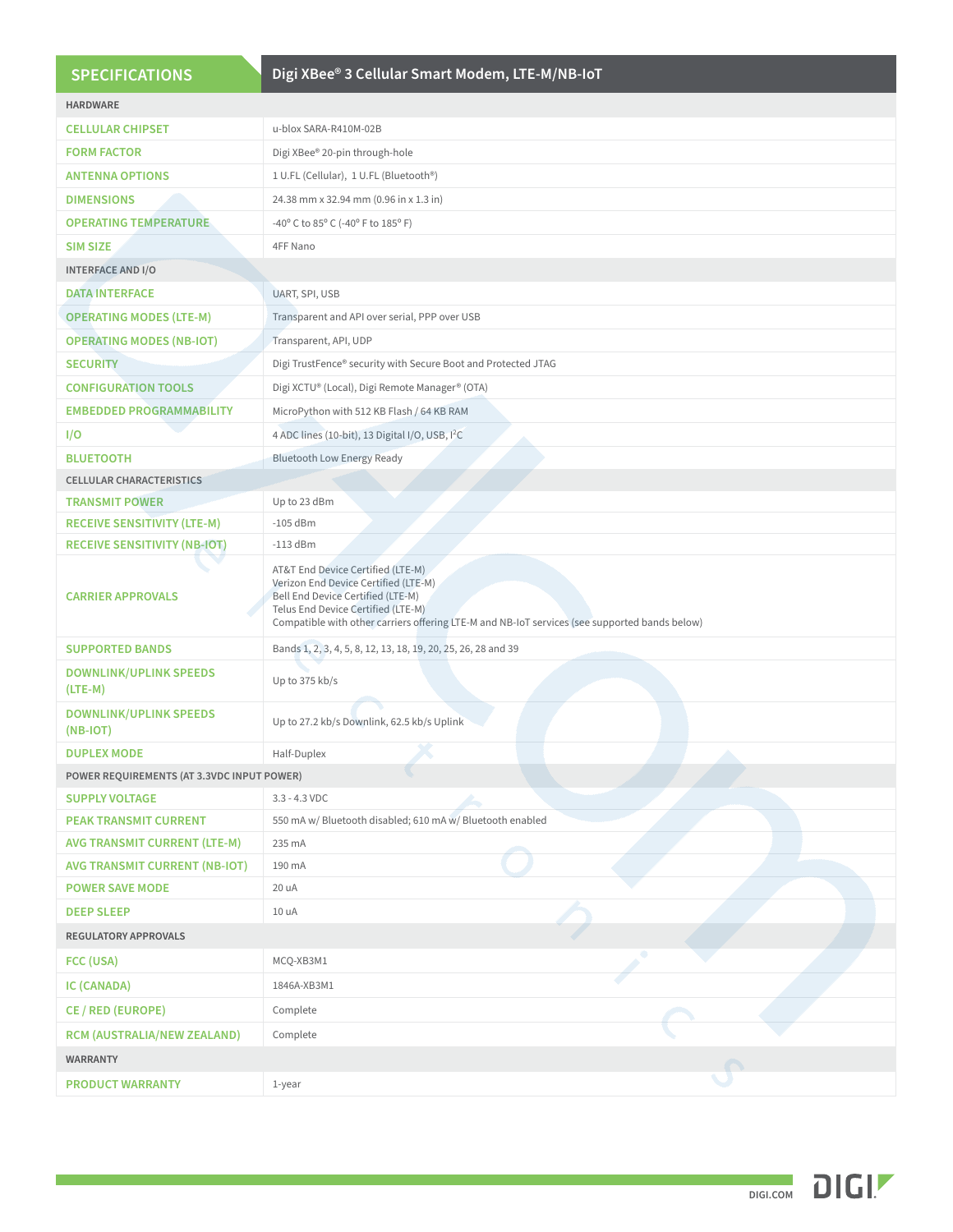#### **Digi XBee 3 Cellular Smart Modem, LTE-M/NB-IoT DIGI REMOTE MANAGER®**



Digi Remote Manager is the technology platform that brings networks to the next level, allowing networks — and the people who manage them — to work smarter. With Digi Remote Manager you can transform a multitude of dispersed IoT devices into a dynamic, intelligent network. Now you can easily deploy, monitor and diagnose thousands of mission-critical devices from a single point of command — on your desktop, tablet or phone. All the while, its software-defined security diligently safeguards your entire Digi ecosystem.

Learn more at [www.digi.com/digi-remote-manager](https://www.digi.com/digi-remote-manager)

## **DIGI WIRELESS DESIGN SERVICES**



#### **GET TO MARKET FASTER**

Digi Wireless Design Services (WDS) has a 15-year history of helping clients speed down the path to success by guiding them around the technological and regulatory certification pitfalls that that botch budgets and disrupt product introductions.

We begin by actively listening to your business and technical requirements, and then leverage our proven methodology, worldclass engineering expertise and library of IP to design a cost-effective solution that is tailored to your specific needs.

Acceslerate toward the solution that is right for you and your customers. Contact Digi WDS to find out how we can guide you to success.

#### **CAPABILITIES**

- Activate, monitor and diagnose your mission-critical devices from a single point of command and control — on your desktop or mobile app
- Schedule key operations including firmware updates and file management on a single device or on a group of devices, keeping your network functionality up-to-date and maintaining compliance standards
- Manage edge devices out-of-band via console terminal access
- Keep tabs on device health and connectvity across device deployments of any size
- Create detailed reports and enable real-time alerts for specified conditions
- Integrate device data through open APIs to gain deeper insights and control with third-party applications
- Report and alert on performance statistics, including connection history, signal quality, latency, data usage and packet loss

#### **INFRASTRUCTURE**

- Hosted in a commercial-grade cloud server environment that meets SOC 1®, SOC 2® and SOC 3® standards
- Superior availability, operating to 99.9% or greater
- Open APIs available to support application development

#### **SECURITY**

- More than 175 security controls in place to protect your data
- Member of the Center for Internet Security® (CIS®)
- Enables compliance with security frameworks like ISO27002, HIPAA, NIST and more
- Earned Skyhigh's CloudTrust™ Program highest rating of Enterprise-Ready

#### **WDS SERVICES**

We offer services to support you wherever you are along your development path:

- Proof of concept
- Architecture consultation
- Requirements definition
- System, software and electrical design
- Design reviews
- **Certifications**
- Prototype build
- Manufacturing test fixtures

#### **WDS RECORD**

Our record speaks for itself.

- 250+ product development projects
- 100+ certification failure rescues
- 100 million connected devices around the globe